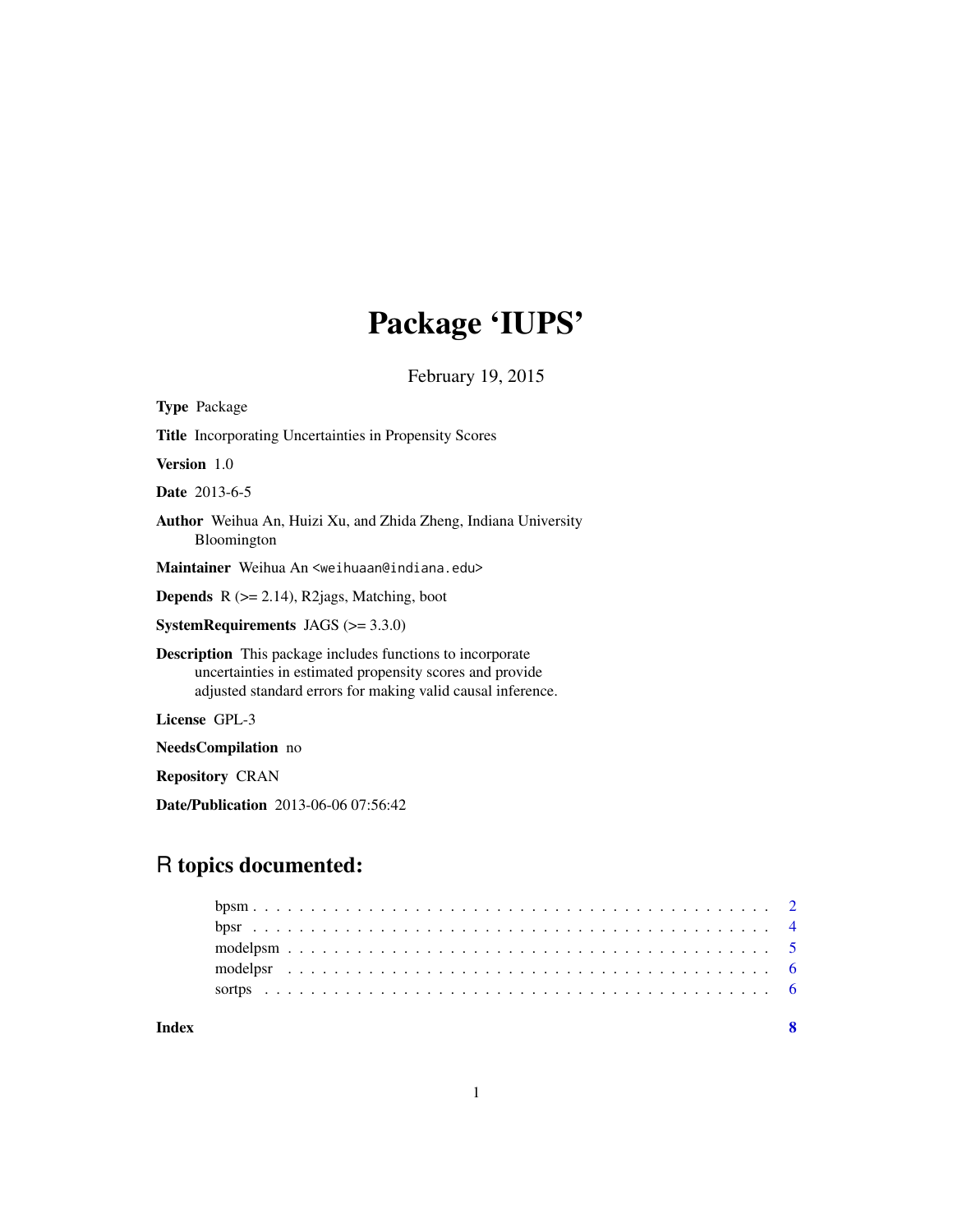#### <span id="page-1-1"></span><span id="page-1-0"></span>bpsm *Bayesian Propensity Score Matching*

#### Description

A function includes both Bayesian and non-Bayesian methods to incorporate uncertainties in estimated propensity scores and to provide adjusted standard errors for propensity score matching estimators.

#### Usage

bpsm(Y, t, X, estimand = "ATE", method = "AI", M = 1, L = 1, K = 10000, S = 1000)

#### Arguments

| Y        | A vector containing the outcome variable.                                                                                                                                                                                                   |
|----------|---------------------------------------------------------------------------------------------------------------------------------------------------------------------------------------------------------------------------------------------|
| t        | A vector containing the treatment indicator.                                                                                                                                                                                                |
| X        | A matrix containing the covariates.                                                                                                                                                                                                         |
| estimand | A character string for the estimand. The default is "ATE", average treatment<br>effects. The other option is "ATT", average treatment effects on the treated.                                                                               |
| method   | A character string for the method to adjust standard errors. The default is "AI",<br>which uses the methods proposed by Abadie and Imbens (2011). "BPSM" in-<br>vokes the Bayesian methods developed by An (2010). "Both" use both methods. |
| M        | Number of matches requested.                                                                                                                                                                                                                |
| L        | Number of within-group matches requested for the AI method.                                                                                                                                                                                 |
| К        | Numbers of iterations. Only needed for BPSM.                                                                                                                                                                                                |
| S        | Number of posterior samples. Only needed for BPSM.                                                                                                                                                                                          |

#### Details

Estimated propensity scores are used to match treated units with untreated units. The function includes two methods to take into account the uncertainties in the estimated propensity scores and to provide adjusted standard errors. The AI method is computationally more efficient but may produce negative standard errors in some cases. In contrast, the BPSM method always provides positive standard errors but requires longer computational time to converge, especially when the sample size is large.

#### Value

| estimates | The estimated treatment effects and their adjusted standard errors. Phat shows                                               |
|-----------|------------------------------------------------------------------------------------------------------------------------------|
|           | the results with unadjusted standard errors. AI shows the results with adjusted                                              |
|           | standard errors based on the AI method. BP* shows the results with adjusted<br>standard errors based on the Bayesian method. |
| estimand  | A character string indicting the estimand requested.                                                                         |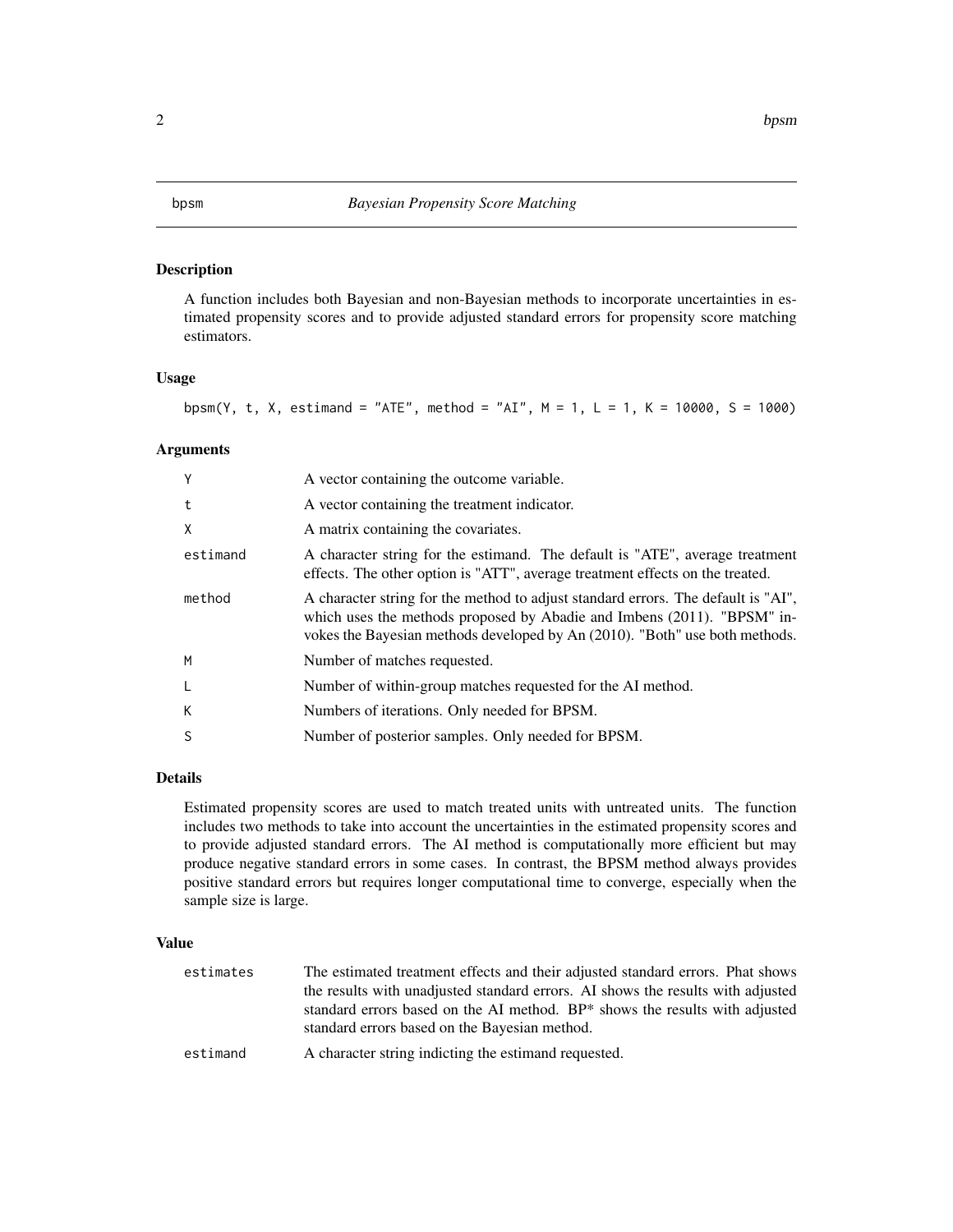#### <span id="page-2-0"></span>bpsm 3

| time      | The time elapsed for the computation.                                                                                                          |
|-----------|------------------------------------------------------------------------------------------------------------------------------------------------|
| sims      | The number of iterations requested for the Bayesian computation, K                                                                             |
| posterior | The posterior sample distribution of the treatment effects. BPSM uses the pos-<br>terior standard deviation to approximate the standard error. |

#### Note

The latest verison of the Abadie and Imbens paper may be found at [http://www.hks.harvard.](http://www.hks.harvard.edu/fs/aabadie/pscore.pdf) [edu/fs/aabadie/pscore.pdf](http://www.hks.harvard.edu/fs/aabadie/pscore.pdf). To use BPSM, first install JAGS to the local computer. JAGS is available at <http://mcmc-jags.sourceforge.net/>. Some parts of the code is still preliminary. So use at your own risk.

#### Author(s)

Weihua An, Huizi Xu, and Zhida Zheng, Indiana University Bloomington.

#### References

An, Weihua. 2010. "Bayesian Propensity Score Estimators: Incorporating Uncertainties In Propensity Scores Into Causal Inference." *Sociological Methodology* 40: 151-189. [http://mypage.iu.](http://mypage.iu.edu/~weihuaan/Documents/2010_BPSE.pdf) [edu/~weihuaan/Documents/2010\\_BPSE.pdf](http://mypage.iu.edu/~weihuaan/Documents/2010_BPSE.pdf).

Abadie, Alberto and Guido W. Imbens. 2011. "Matching On the Estimated Propensity Score." *Working Paper*. [http://mypage.iu.edu/~weihuaan/Documents/pscore\\_2011.pdf](http://mypage.iu.edu/~weihuaan/Documents/pscore_2011.pdf).

#### See Also

[bpsr,](#page-3-1) [modelpsm,](#page-4-1) [modelpsr,](#page-5-1) [Match,](#page-0-0) [sortps](#page-5-2)

#### Examples

library(boot)

```
a = 2; b = c(1, -2, 5); N = 500x1 \leftarrow runif(N, 0, 1)x2 \le runif(N, 0, 1)
X \leftarrow \text{as_matrix}(\text{cbind}(\text{rep}(1, N), x1, x2))p \leftarrow inv.logit( X %* % b )t \le rbinom(N, 1, p)
e <- rnorm(N, 0, 1)
Y \le -5 * t + a * (x1 + x2) + ebpsm(Y, t, X, method = "AI", estimand = "ATE")
```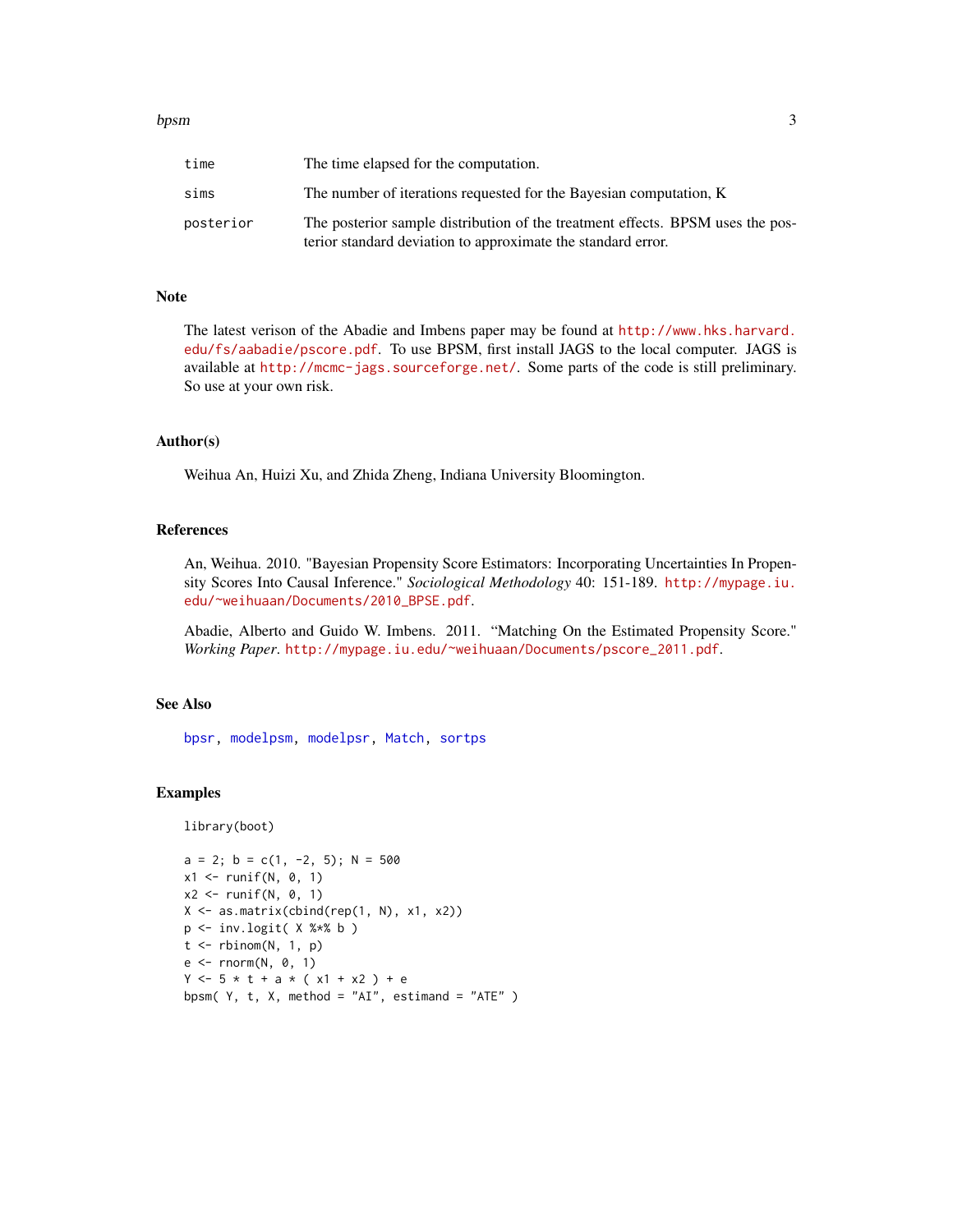#### <span id="page-3-1"></span><span id="page-3-0"></span>Description

A function uses Bayesian methods to incorporate uncertainties in estimated propensity scores and provide adjusted standard errors for propensity score regressions.

#### Usage

bpsr(Y, t, X, K = 10000, S = 1000)

#### Arguments

|   | A vector containing the outcome variable.    |
|---|----------------------------------------------|
| t | A vector containing the treatment indicator. |
|   | A matrix containing the covariates.          |
|   | Numbers of iterations.                       |
|   | Number of posterior samples.                 |
|   |                                              |

### Details

Estimated propensity scores are used as an additional covariate in the main outcome model to control for selection or to provide better control for the nonlinear effects of covariates. The function [bpsr](#page-3-1) takes into account the uncertainties in estimating the propensity scores and adjusts the standard errors accordingly.

#### Value

| estimates | The estimated treatment effects and their adjusted standard errors. Phat shows<br>the results with unadjusted standard errors. BPSR shows the results with ad-<br>justed standard errors using the Bayesian method. |
|-----------|---------------------------------------------------------------------------------------------------------------------------------------------------------------------------------------------------------------------|
| time      | The time elapsed for the computation.                                                                                                                                                                               |
| sims      | The number of iterations requested for the Bayesian computation, K                                                                                                                                                  |
| posterior | The posterior sample distribution of the treatment effects. The function bpsr<br>uses the posterior standard deviation to approximate the standard error.                                                           |

#### Note

To use [bpsr](#page-3-1), first install JAGS to the local computer. JAGS is available at [http://mcmc-jags.](http://mcmc-jags.sourceforge.net/) [sourceforge.net/](http://mcmc-jags.sourceforge.net/).

### Author(s)

Weihua An, Huizi Xu, and Zhida Zheng, Indiana University Bloomington.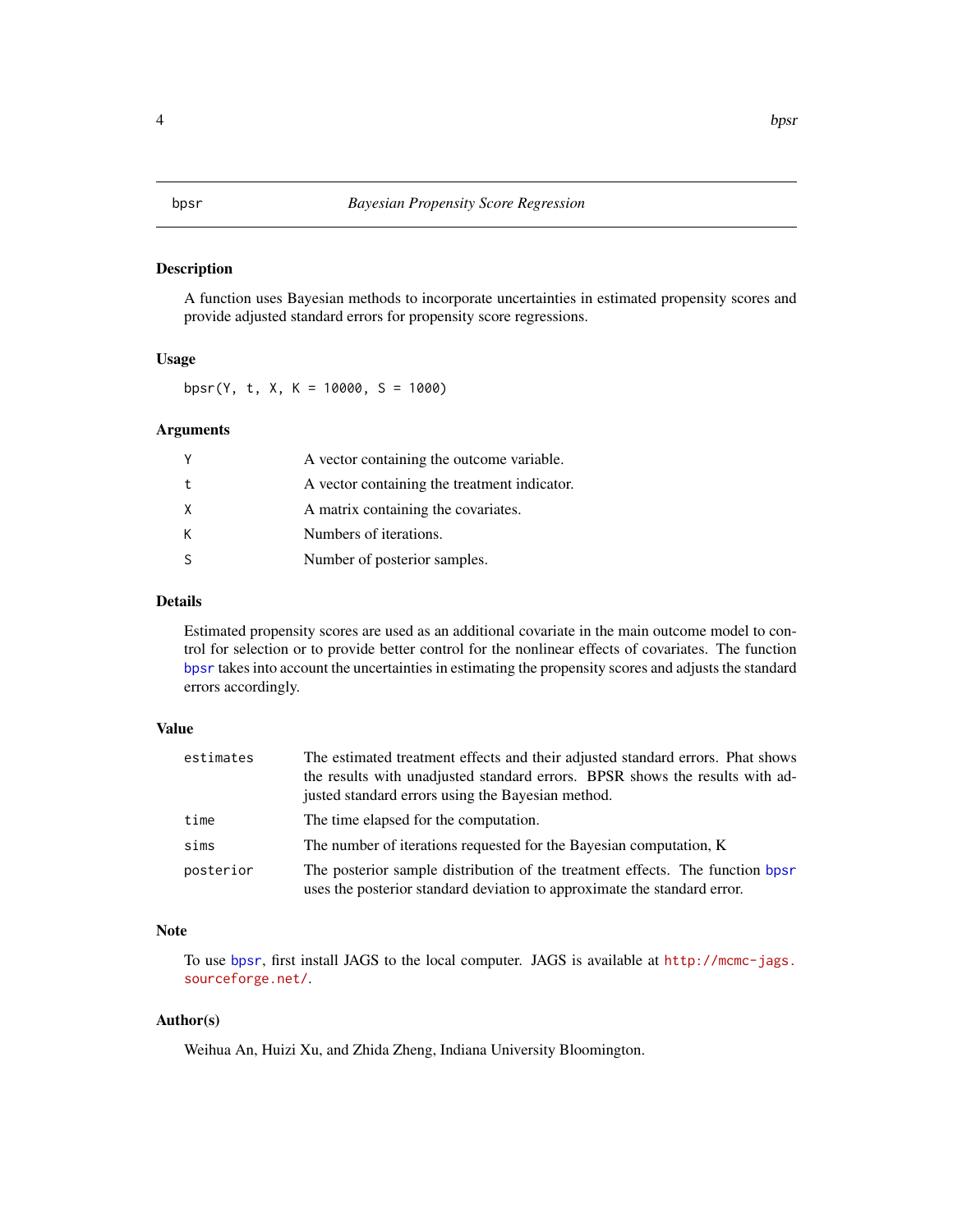#### <span id="page-4-0"></span>modelpsm 5

#### References

An, Weihua. 2010. "Bayesian Propensity Score Estimators: Incorporating Uncertainties In Propensity Scores Into Causal Inference." *Sociological Methodology* 40: 151-189. [http://mypage.iu.](http://mypage.iu.edu/~weihuaan/Documents/2010_BPSE.pdf) [edu/~weihuaan/Documents/2010\\_BPSE.pdf](http://mypage.iu.edu/~weihuaan/Documents/2010_BPSE.pdf).

#### See Also

[bpsm,](#page-1-1) [modelpsm,](#page-4-1) [modelpsr,](#page-5-1) [Match,](#page-0-0) [sortps](#page-5-2)

#### Examples

```
## Not run:
library(boot)
a = 2; b = c(1, -2, 5); N = 500x1 \leftarrow runif(N, 0, 1)x2 \le runif(N, 0, 1)
X \leftarrow \text{cbind}(\text{rep}(1, N), x1, x2)p <- inv.logit( X %*% b )
t \le rbinom(N, 1, p)
e <- rnorm(N, 0, 1)
Y \le -5 * t + a * (x1 + x2) + ebpsr(Y, t, X)## End(Not run)
```
<span id="page-4-1"></span>modelpsm *modelpsm*

#### Description

The JAGS model to feed in BPSM. It is an internal function called by BPSM.

#### Usage

modelpsm()

#### Author(s)

Weihua An, Huizi Xu, and Zhida Zheng, Indiana University Bloomington.

### See Also

[bpsm,](#page-1-1) [bpsr,](#page-3-1) [modelpsr,](#page-5-1) [Match,](#page-0-0) [sortps](#page-5-2)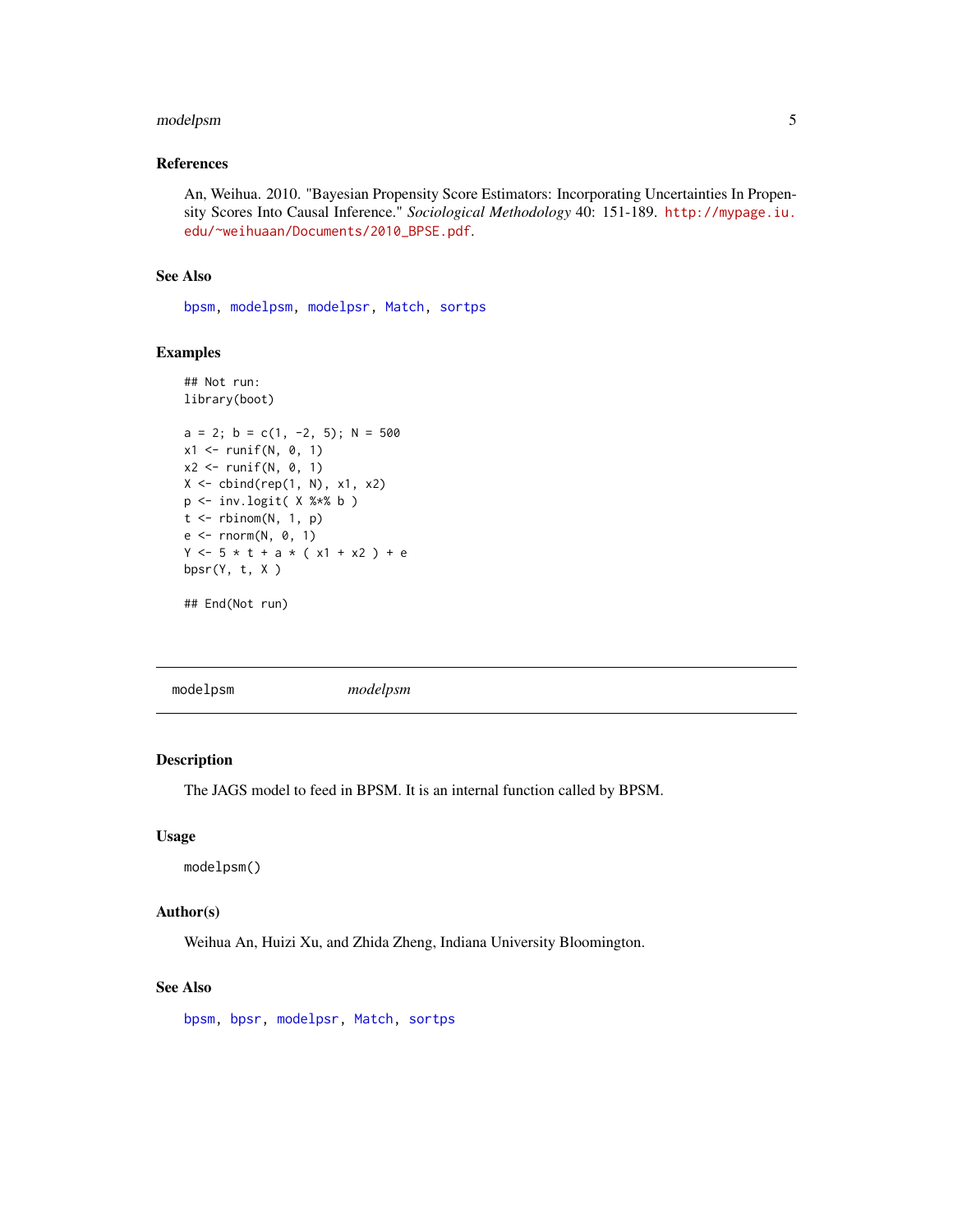<span id="page-5-1"></span><span id="page-5-0"></span>modelpsr *modelpsr*

#### Description

The JAGS model to feed in BPSR. It is an internal function called by BPSR.

#### Usage

modelpsr()

#### Author(s)

Weihua An, Huizi Xu, and Zhida Zheng, Indiana University Bloomington.

#### See Also

[bpsm,](#page-1-1) [bpsr,](#page-3-1) [modelpsm,](#page-4-1) [Match,](#page-0-0) [sortps](#page-5-2)

<span id="page-5-2"></span>sortps *Sorting Propensity Scores*

#### Description

An internal function called by BPSM to sort propensity scores and match units with close propensity scores in the same treatment condition.

### Usage

sortps(D, N, N1, p2, L, Data)

#### Arguments

| D              | Number of covariates including the intercept.               |
|----------------|-------------------------------------------------------------|
| N              | Number of units.                                            |
| N <sub>1</sub> | Number of treated units.                                    |
| p2             | Estimated propensity scores.                                |
| L              | Number of within-group matches requested for the AI method. |
| Data           | A matrix containing Y, t, and X.                            |

#### Details

The function generates the above arguments from the inputed data and returns IDs of the matched units with close propensity scores in the same treatment condition.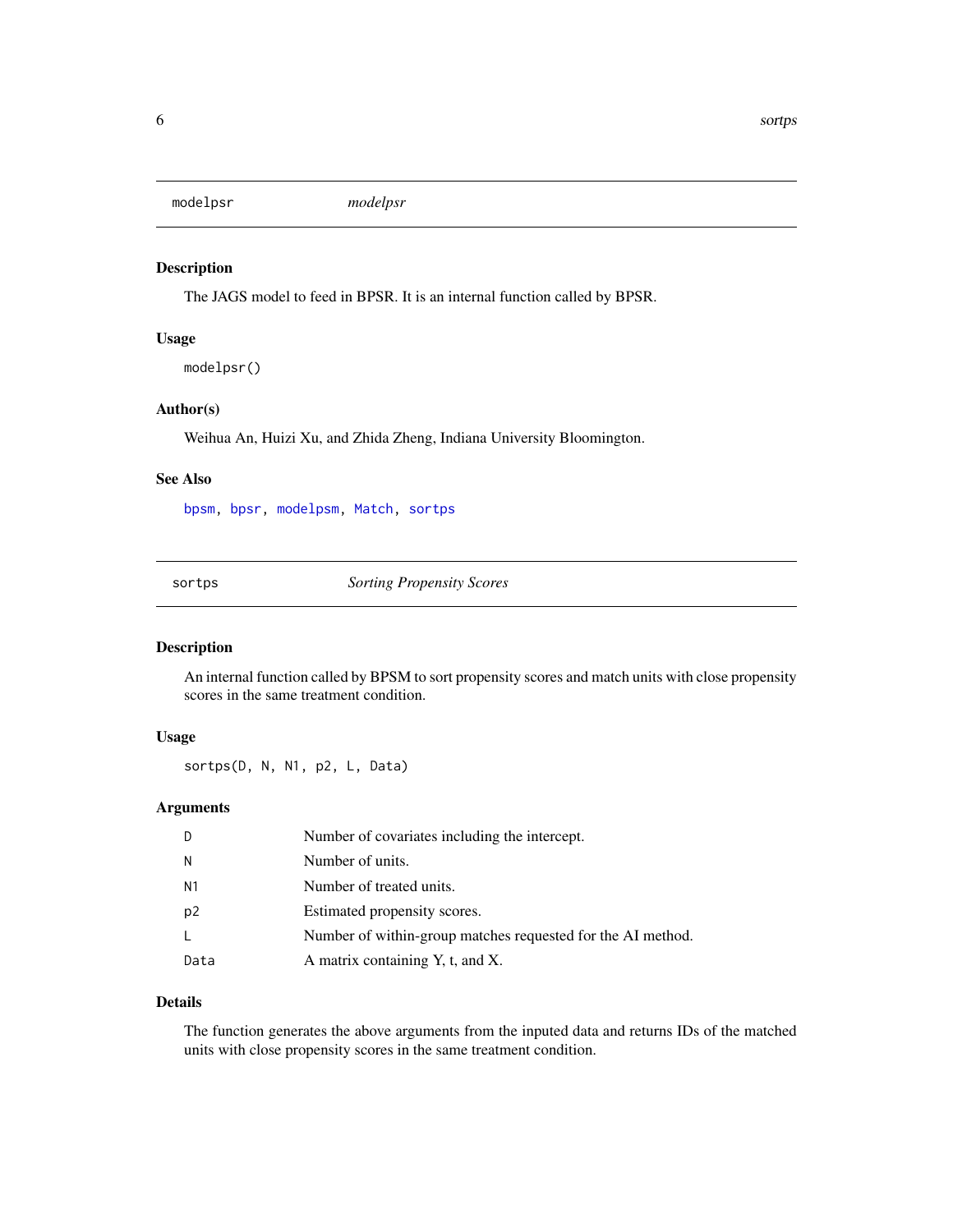#### <span id="page-6-0"></span>sortps  $\sim$  7

## Author(s)

Weihua An, Huizi Xu, and Zhida Zheng, Indiana University Bloomington.

#### See Also

[bpsm,](#page-1-1) [bpsr,](#page-3-1) [modelpsm,](#page-4-1) [modelpsr,](#page-5-1) [Match](#page-0-0)